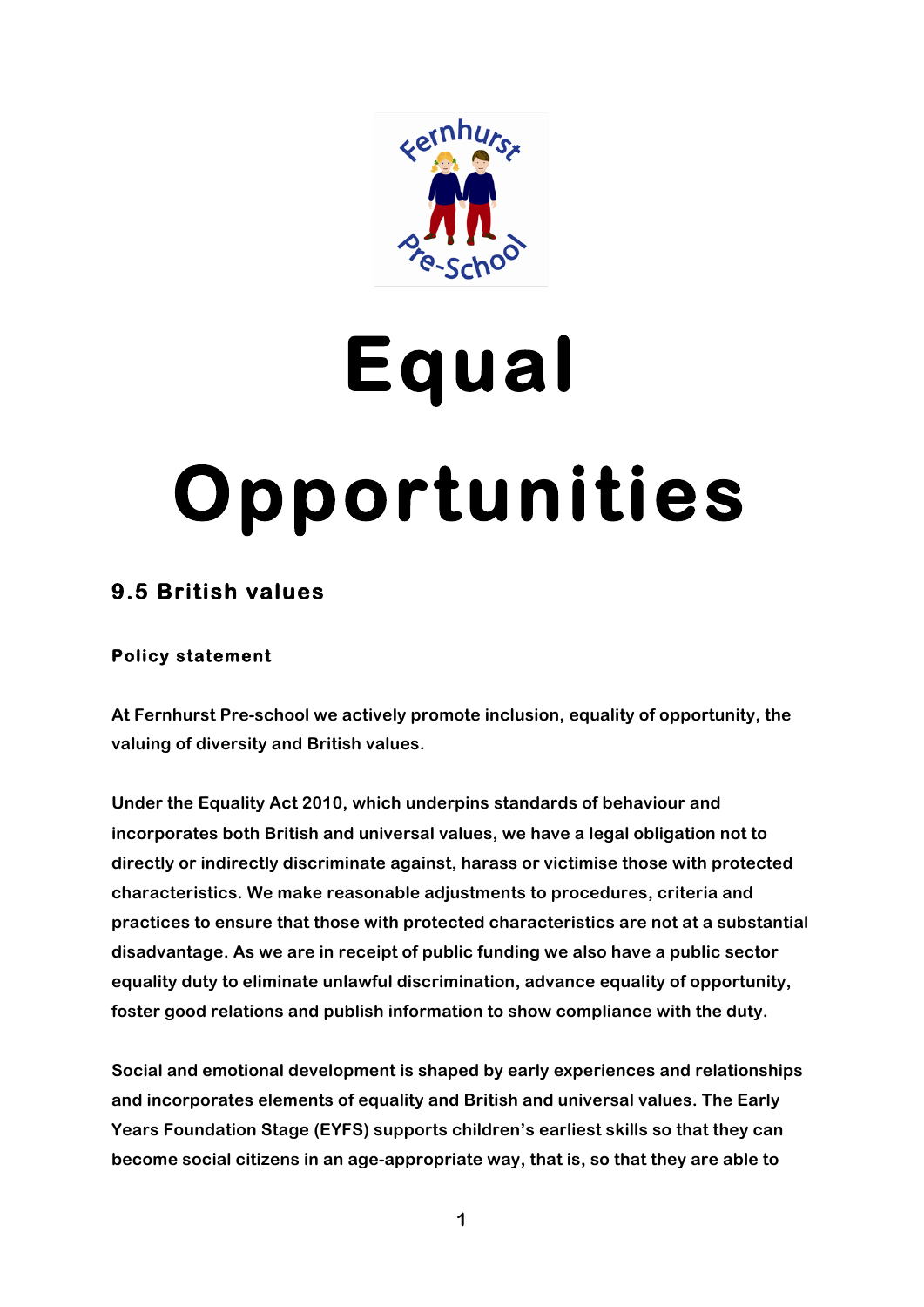**listen and attend to instructions; know the difference between right and wrong; recognise similarities and differences between themselves and others; make and maintain friendships; develop empathy and consideration of other people; take turns in play and conversation; avoid risk and take notice of rules and boundaries; learn not to hurt/upset other people with words and actions; understand the consequences of hurtful/discriminatory behaviour.**

### **Procedures**

#### **British Values**

**The fundamental British values of democracy, rule of law, individual liberty, mutual respect and tolerance for those with different faiths and beliefs are already implicitly embedded in the 2014 EYFS and are further clarified below, based on the Fundamental British Values in the Early Years guidance (Foundation Years 2015):**

- § **Democracy, or making decisions together (through the prime area of Personal, Social and Emotional Development)**
	- **- As part of the focus on self-confidence and self-awareness, practitioners encourage children to see their role in the bigger picture, encouraging them to know that their views count, to value each other's views and values, and talk about their feelings, for example, recognising when they do or do not need help.**
	- **- Practitioners support the decisions that children make and provide activities that involve turn-taking, sharing and collaboration. Children are given opportunities to develop enquiring minds in an atmosphere where questions are valued.**
- § **Rule of law, or understanding that rules matter (through the prime area of Personal, Social and Emotional Development)**
	- **- Practitioners ensure that children understand their own and others' behaviour and its consequence.**
	- **- Practitioners collaborate with children to create rules and the codes of behaviour, for example, the rules about tidying up, and ensure that all children understand rules apply to everyone.**
- **Individual liberty, or freedom for all (through the prime areas of Personal, Social and Emotional Development, and Understanding the World)** 
	- **- Children should develop a positive sense of themselves. Staff provide opportunities for children to develop their self-knowledge, self-esteem and increase their confidence in their own abilities, for example through allowing**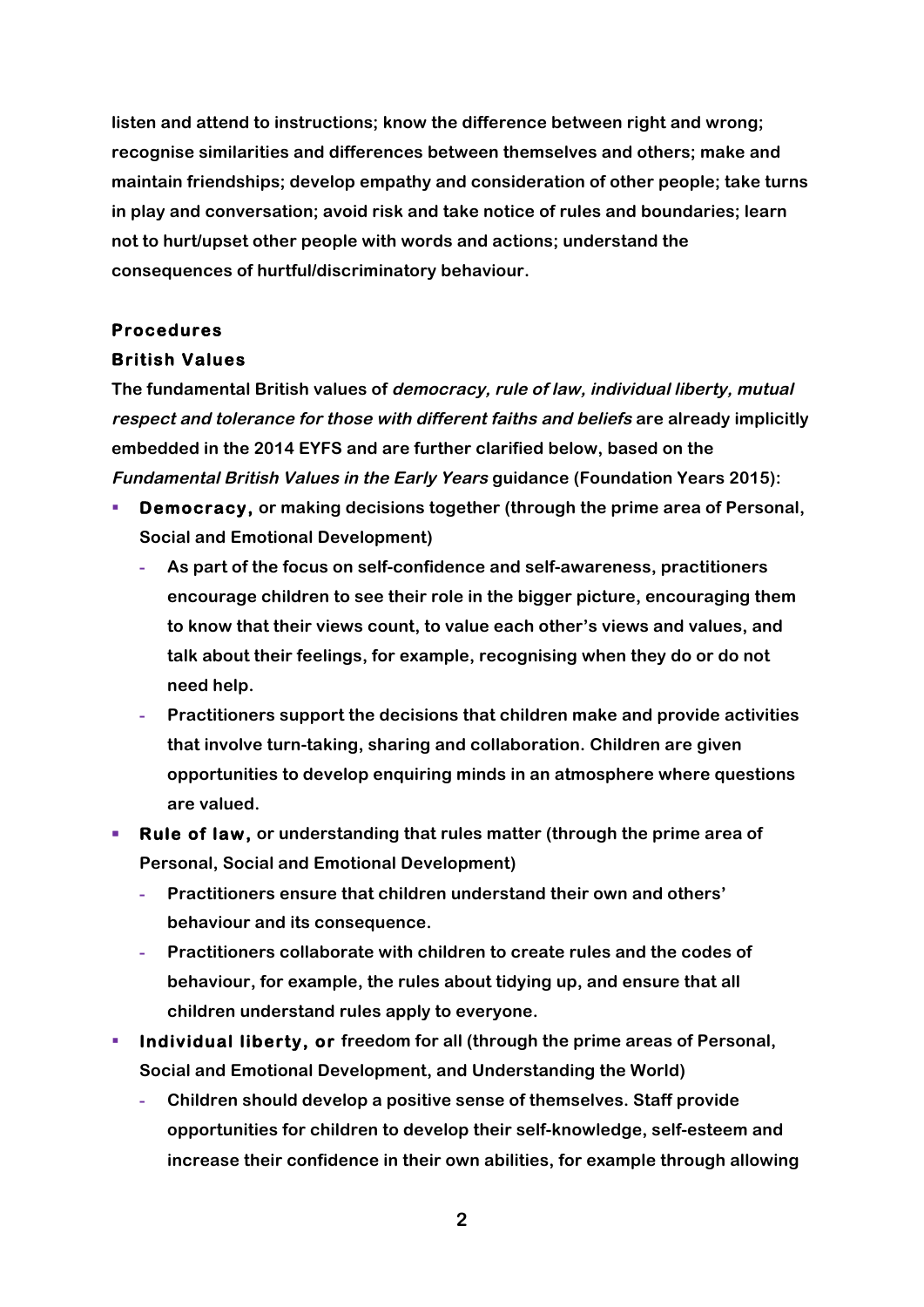**children to take risks on an obstacle course, mixing colours, talking about their experiences and learning.**

- **- Practitioners encourage a range of experiences that allow children to explore the language of feelings and responsibility, reflect on their differences and understand we are free to have different opinions, for example discussing in a small group what they feel about transferring into Reception Class.**
- § **Mutual respect and tolerance, or treating others as you want to be treated (through the prime areas of Personal, Social and Emotional Development, and Understanding the World)**
	- **- Practitioners create an ethos of inclusivity and tolerance where views, faiths, cultures and races are valued and children are engaged with the wider community.**
	- **- Children should acquire tolerance, appreciation and respect for their own and other cultures; know about similarities and differences between themselves and others, and among families, faiths, communities, cultures and traditions.**
	- **- Practitioners encourage and explain the importance of tolerant behaviours, such as sharing and respecting other's opinions.**
	- **- Practitioners promote diverse attitudes and challenge stereotypes, for example, sharing stories that reflect and value the diversity of children's experiences and providing resources and activities that challenge gender, cultural or racial stereotyping.**

#### § **In our setting it is not acceptable to:**

- **- actively promote intolerance of other faiths, cultures and races**
- **- fail to challenge gender stereotypes and routinely segregate girls and boys**
- **- isolate children from their wider community**
- **- fail to challenge behaviours (whether of staff, children or parents) that are not in line with the fundamental British values of democracy, rule of law, individual liberty, mutual respect and tolerance for those with different faiths and beliefs**

#### **Prevent Strategy**

**Under the Counter-Terrorism and Security Act 2015 we also have a duty "to have due regard to the need to prevent people from being drawn into terrorism"**